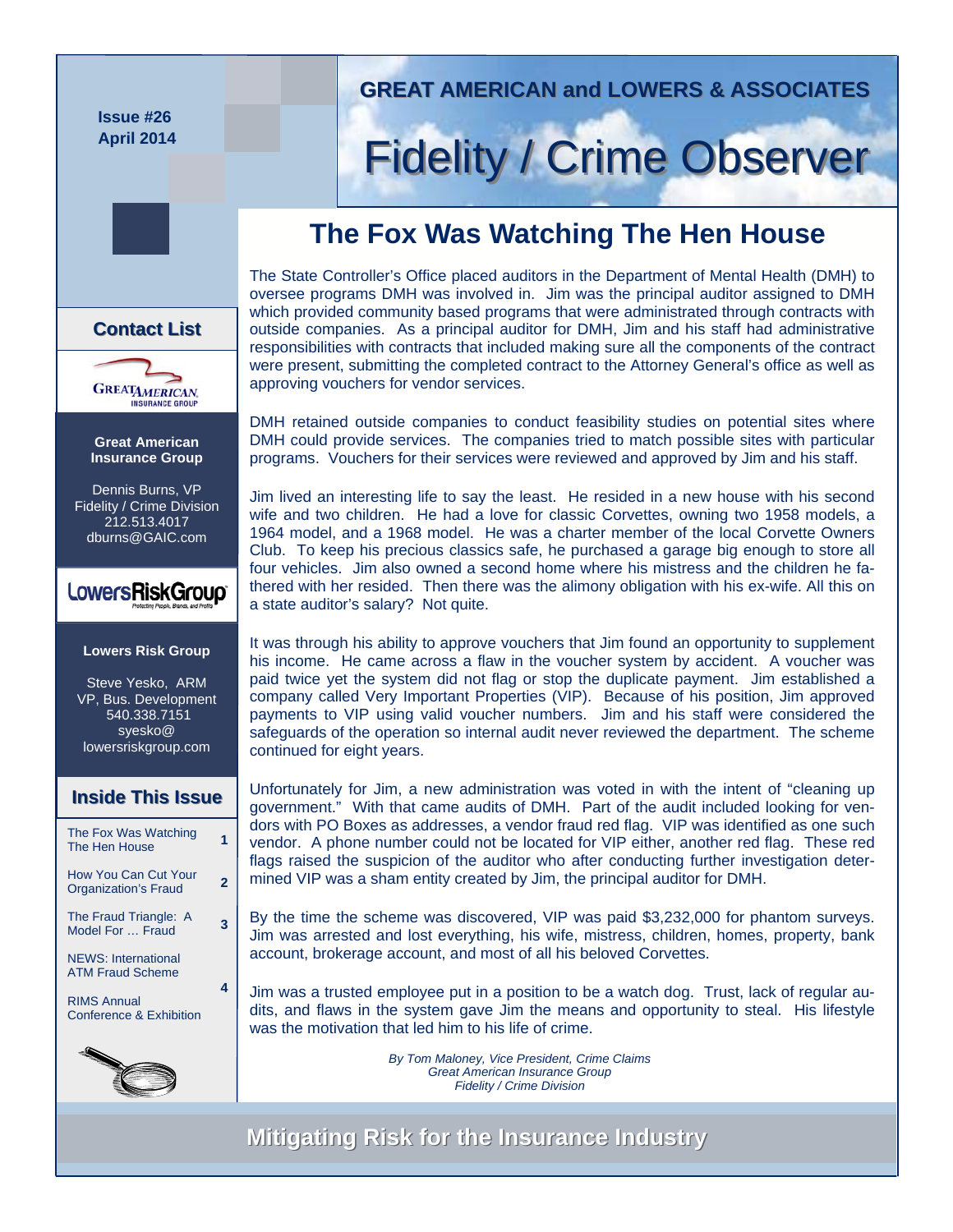### Fidelity / Crime Observer

## **How You Can Cut Your Organization's Risk Of Fraud By 50%?**

You've seen the data before: Organizational fraud is a huge annual cost. Managers want to reduce the costs, so the real questions are to learn why fraud occurs and what to do about it.

The most compelling explanation for organizational fraud is the [Fraud Triangle](http://www.lowersriskgroup.com/files/LRG-Fraud-Triangle-FINAL.jpg), as summarized in our infographic on the next page. Frauds occur when there is opportunity, one or more employees are under perceived financial pressure (incentives exist), and they can rationalize their fraudulent behavior. These three factors correspond to the legs of the Fraud Triangle.



### 1. Control the Opportunities to Reduce the Chances of Fraud

In our experience, organizations can reduce the probability of organizational fraud by just removing one of the legs of the triangle. There are things you can't control, such as employees' spending habits, but if you remove the opportunity for employees to get their hands on an asset without the potential of getting caught, then you've reduced that probability by 50 percent.

### **The fraud opportunities you are trying to suppress are often the unintended consequences of the actions you take to grow your business.**

## 2. Opportunities for Fraud Can Emerge as Unintended Conse-

### quences

Some of the factors that can promote opportunities for fraud can be linked to cost reducing strategies since modern businesses try to run very lean. In other words, these opportunities become unintended consequences of well-motivated management decisions.

For instance, coupled with technology, companies can turn more complex processes over to one or a few people, reducing the number of controls required to protect precious assets. For example, in a situation where a single person can balance accounts, and write and sign checks, an opportunity is created. At the same time, managers have fewer avenues for personal oversight of complex organizational structure; they may even cut back on the frequency and depth of internal or external audits.



### 3. Tactics for Thwarting Fraud

Taking steps to reduce fraud not only saves the company money directly, it also addresses the underwriting criteria insurance companies are likely to use in evaluating a company. Some of the tactics you can use to prevent and detect fraud, as well as demonstrate your program to the insurance companies, include:

- $\boxtimes$  Internal controls
- $\boxtimes$  Segregation of duties
- $\boxtimes$  Comprehensive employee background screening
- $\boxtimes$  Vendor screening and due diligence
- $\boxtimes$  Establishment of a tip line or whistleblower program
- $\boxtimes$  Set the "Tone At the Top"

Controlling organizational fraud requires management review and an organizational culture that promotes healthy behavior. Removing the opportunities for fraud is a vital first step, but one that needs to be revisited on a regular basis as the organization evolves. The opportunities you are trying to suppress are often the unintended consequences of the actions you take to grow your business.

> *By Mark Lowers, [President](http://www.lowersriskgroup.com/news/index.php?id=11) Lowers Risk Group*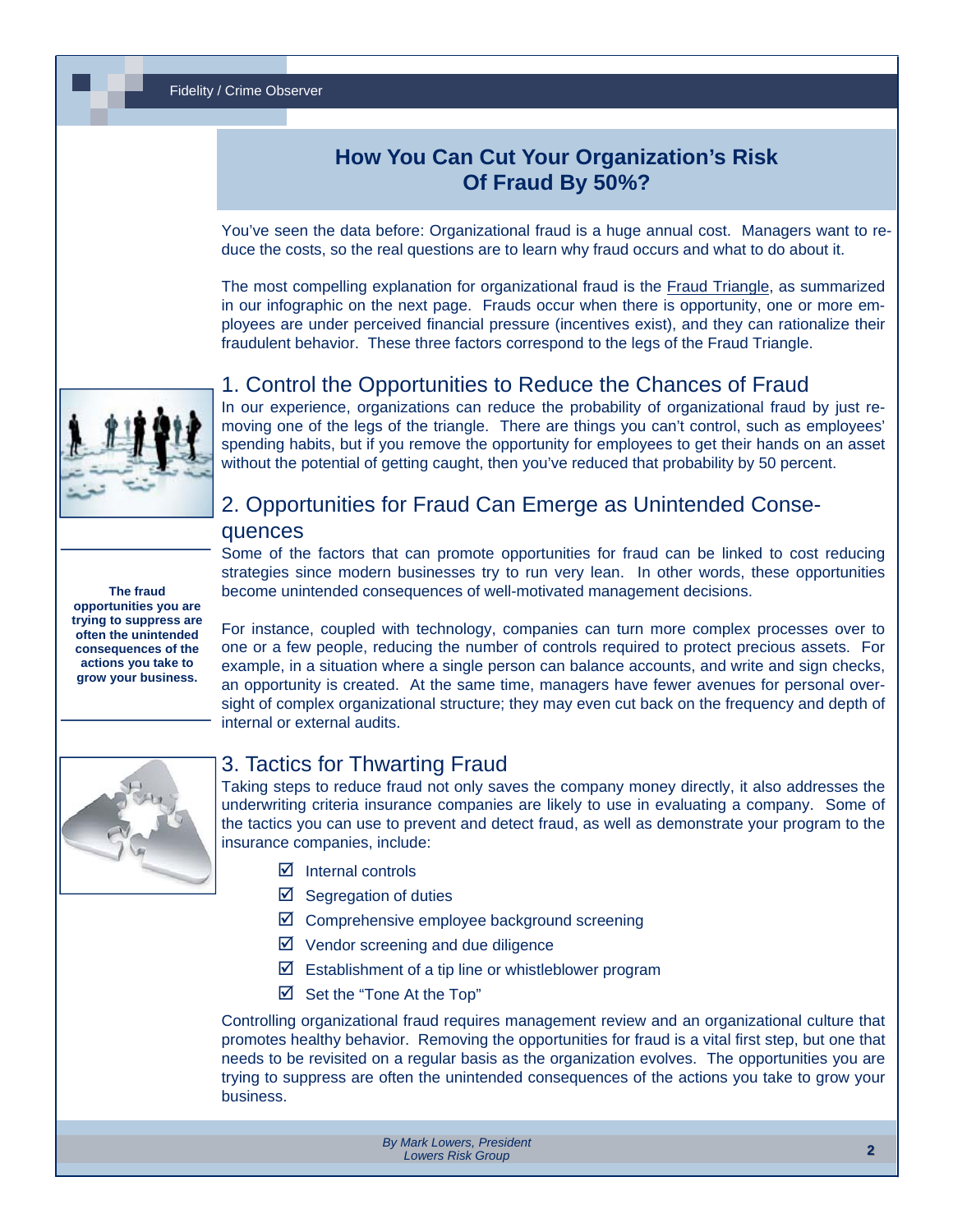### **The Fraud Triangle:** A Model for Understanding Why People Commit Fraud

# **THE FRAUD TRIANGLE**

### A MODEL FOR UNDERSTANDING **WHY PEOPLE COMMIT FRAUD**

The Fraud Triangle model, developed by famed criminologist Donald R. Cressey, is useful in understanding the circumstances and rationale behind occupational fraud. How can the damaging acts of an employee be explained?

## > OPPORTUNITY

Potential fraudsters identify an opportunity to<br>use/abuse their position of trust for personal<br>gain and they believe they have a low risk of<br>getting caught in the act.

### Opportunities stem from...

- · Weak internal controls
- · Poor security

code of ethics.

- 
- access.
- . Low likelihood of detection . Lack of policy enforcement
- · Unchecked management · Uncontrolled vendor
	- relationships

> RATIONALIZATION

Opportunity can sway the otherwise honest.

Some individuals possess an attitude or set of

ethical values that allows them to knowingly and intentionally commit a dishonest act.

Others may be able to rationalize a fraudulent act as being consistent with their personal

## > INCENTIVE

Need and greed are common incentives<br>for committing fraud. When coupled with opportunity, the temptation can be all too great.

#### Common pressures that lead to fraud:

- · Financial difficulties
- · Living beyond means
- · Control issues, unwillingness to share duties
- · Divorce/family problems
- · Wheeler-dealer attitude
- · Unusually close association with vendors

### **WAYS TO COMBAT FRAUD**

The best way to prevent employee fraud is to adopt practices that will decrease opportunity and incentive. Here are 6 ways to strengthen your risk posture in order to reduce the risk of fraud.

**Common rationalizations:** 

"I was entitled to the money."

"I was only borrowing the money."

"I had to steal to provide for my family."

"I was underpaid; my employer cheated me."

"My employer is dishonest and deserved to be fleeced."

- > Form internal audit programs
- > Establish a code of conduct
- > Conduct pre-employment screening
- > Perform management reviews
- > Screen suppliers and third parties
- Watch for "red flag" fraud indicators >

## **LowersRiskGroup**

LEARN MORE ABOUT FRAUD RISK PROTECTION VISIT WWW.LOWERSRISKGROUP.COM >

**Potential fraudsters** identify an opportunity to use/abuse their positions of trust for personal gain and believe they have a low risk of being caught.



The best way to prevent employee fraud is to adopt practices that will decrease opportunity and incentive.